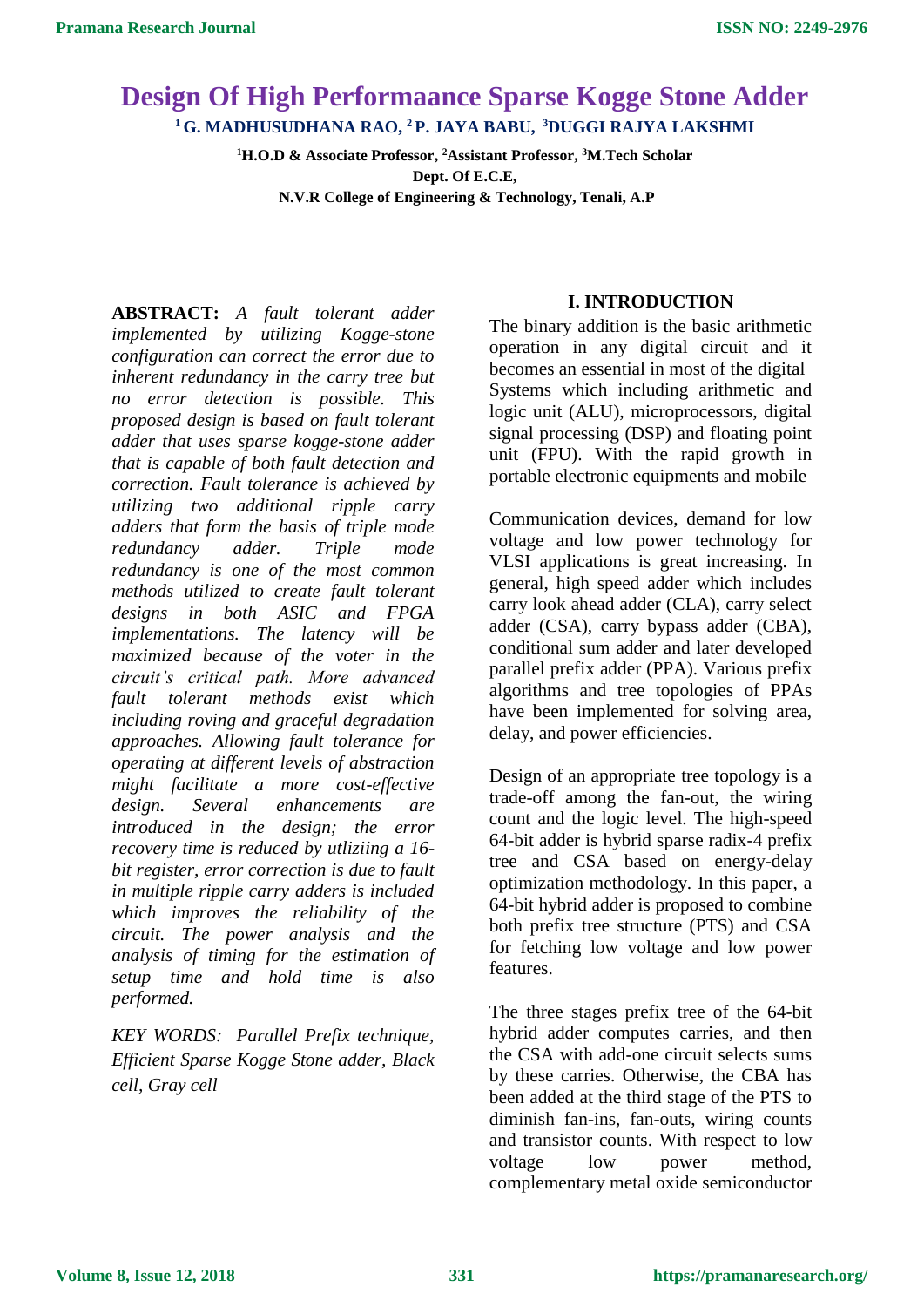(CMOS) logic, transmission gate (TG) logic, and pass transistor logic (PTL) are applied in proposed design to fetch full swing operation at each node.

# **II. EXISTED SYSTEM**

As the computing systems, involving high complexity arithmetic, become increasingly embedded and mobile, the concern for energy efficiency, size and speed of these systems also accrues. A large number of such applications involve media processing, such as image, video and audio based applications designed for human interface. Other such computationally intensive applications include data mining and machine learning. A common feature in these applications is that they do not require the outcome to be fully precise, rather an approximate result is adequately acceptable.

Approximate computing is an emerging trend in hardware and software design that exploits this inherent tolerance for inaccuracy for efficiency gain in terms of required hardware, speed and/or power. Several functionally approximate designs for basic arithmetic blocks including adders and multipliers have been proposed. The design of fast and efficient adders has attracted great attention in the approximate computing domain.

Unlike the low-power approximate adders, most of these these high speed, lowlatency approximate adders exploit the fact that the carry propagation chain for most input combinations is shorter than that for the worst case. Some prominent examples of these high-performance adders are: error tolerant adders (ETAs) almost correct adder (ACA-I), variable latency speculative adder (VLSA) accuracy configurable adder (ACA-II), gracefullydegrading adder (GDA) and generic accuracy configurable adder (GeAr). Another type of approximate adders are low-power adders, presented.

In order to select an appropriate approximate adder for a given application, comparative performance of the available designs has to be taken into consideration. The designs mentioned above have been evaluated and compared in terms of critical path delay, required hardware and power resources and error statistics. Traditionally, the error performance evaluation and comparison presented for these adders relies on computer simulations, which can only be executed exhaustively for smallsized adders.

As the adder's size grows, time and memory resources required for the exhaustive simulations render them infeasible or impossible. For deployment in any application, systematic quantification of the computational inaccuracy in these designs is indispensable. Unlike the existing statistical performance metrics that rely on Monte- Carlo simulations, the proposed analytical model for probability of error provides an accurate measure for accuracy comparison of awide variety of approximate adders.

The N-bit approximate adder, given in Fig. 2, is constructed using L sub-adders. The ith sub-adder, for i  $\frac{1}{4}$  1; 2; ...; L, is a Ri b Si-bit precise adder. The output of Subadder 1 is always correct as there is no loss of accuracy due to carry chain truncation. However, the outputs of Sub-adder 2 to Sub-adder L can be erroneous since addition with the carry generated by the previous less significant bits has been eliminated.

Since the output sum is obtained by gathering the outputs of all the sub-adders, error in any sub-adder's output can contribute to error in the final output. Error in the ith sub-adder occurs when the Ri prediction bits of the sub-adder's input are all propagating carry-in and the previous less significant bits of adder's input, that are not input to this sub-adder, are generating carry-out. The error occurs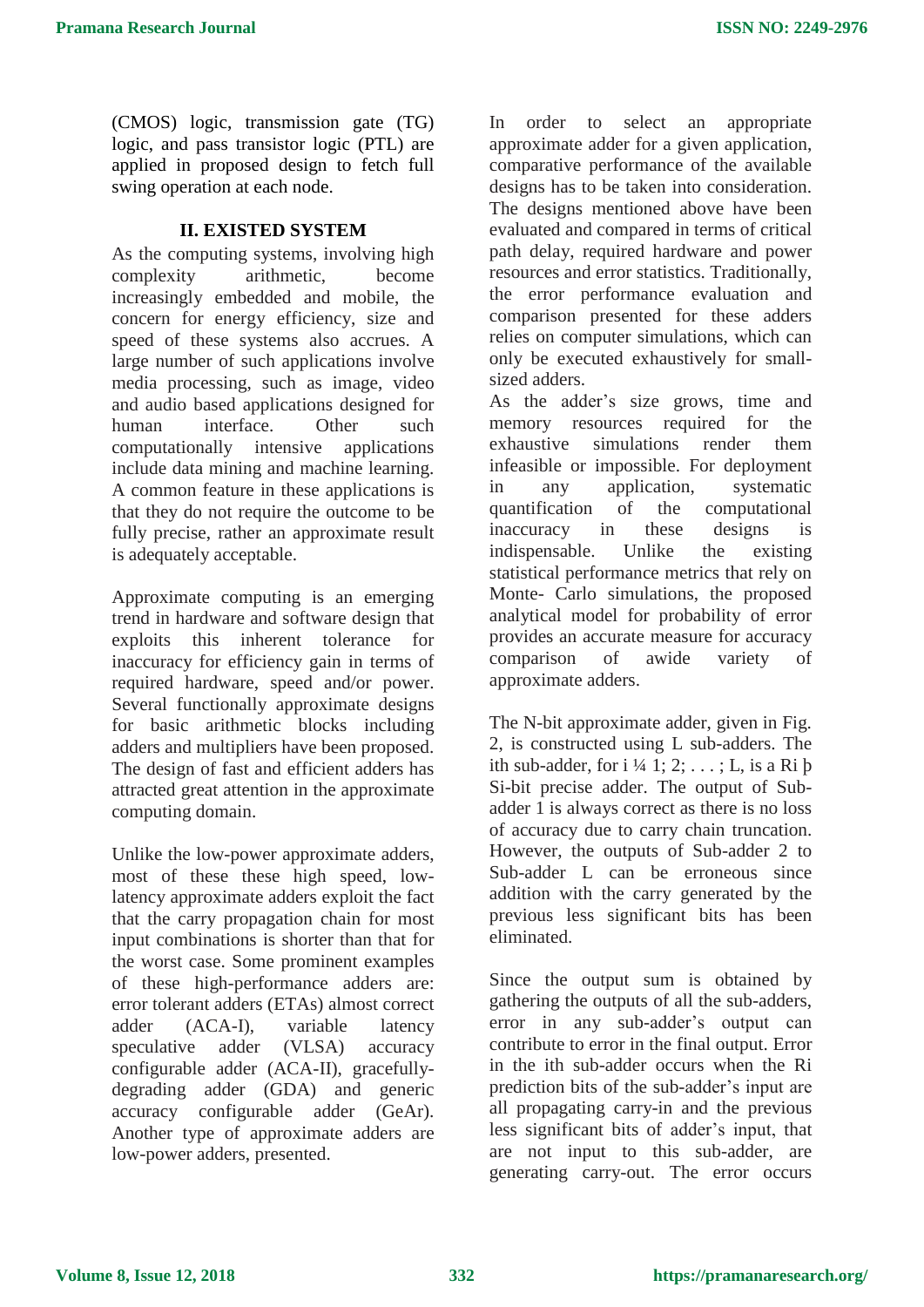because the generated carry-out is not propagated due to the broken carry chain between sub-adders.

Let G0i and Pi represent the carry-out generation (with carry-in equal to zero) and carryin propagation events that lead to error in the output of this ith sub-adder, respectively. Since for Sub-adder Pi and G0i represent conditions on disjoint groups of bits of the adder's inputs, they can be modeled as independent events. Thus, the probability of intersection of independent events is equal to product of probabilities of individual events. It should be noted here that the input bits are perfectly independent if they are uniformly distributed and the probabilities of events Pi and G0i can be parameterized in terms of number of bits being added. In case of non-uniformly distributed inputs, these probabilities depend on both the number and position of bits and the events G0i and Pi may not be independent.



We found the overall probability of error in an output of approximate adder. Now, we find the PMF of error value, aiming at understanding the distribution of this overall probability among all the possible error values. This is done by individually considering all possible error cases. In every case, error value is found by identifying the sub-adders with erroneous outputs and the weights of carry bits that are discarded due to the carry chain truncation. The corresponding probabilities are computed using the same concepts that we developed. As explained, the error in an approximate adder is due to the missed addition of carry bit(s) due to the broken carry chain. Consequently, the approximate sum is deficient by an amount equal to the weight of this bit location.

#### **III. PROPOSED SYSTEM**

The binary adder is the critical element in most digital circuit designs including digital signal processors (DSP) and microprocessor units. And such as, extensive research continues to be focused on improving the power-delay performance of the adders. VLSI implementations, parallel prefix adders are known to have the best performance. Reconfigurable logic like Field Programmable Gate Arrays (FPGAs) has been gaining the popularity in recent years because it offers improved performance in terms of speed and power over DSP-based and microprocessor-based solutions for several practical designs involving mobile DSP and telecommunications applications and a significant reduction in development time and cost over Application Specific Integrated Circuit (ASIC) designs.

The power advantage is especially significant with the growing popularity of mobile and portable electronics, which make extensive utilize of DSP functions. However, because of the structure of the configurable logic and routing resources in FPGAs, parallel-prefix adders will have a different performance than VLSI implementations. In particular, most modern FPGAs employ a fast-carry chain which optimizes the carry path for the simple Ripple Carry Adder (RCA). Parallel-prefix structures are found to be common in adders which have high performance because of the delay is logarithmically proportional to the width of an adder. Such structures can usually be divided into three stages.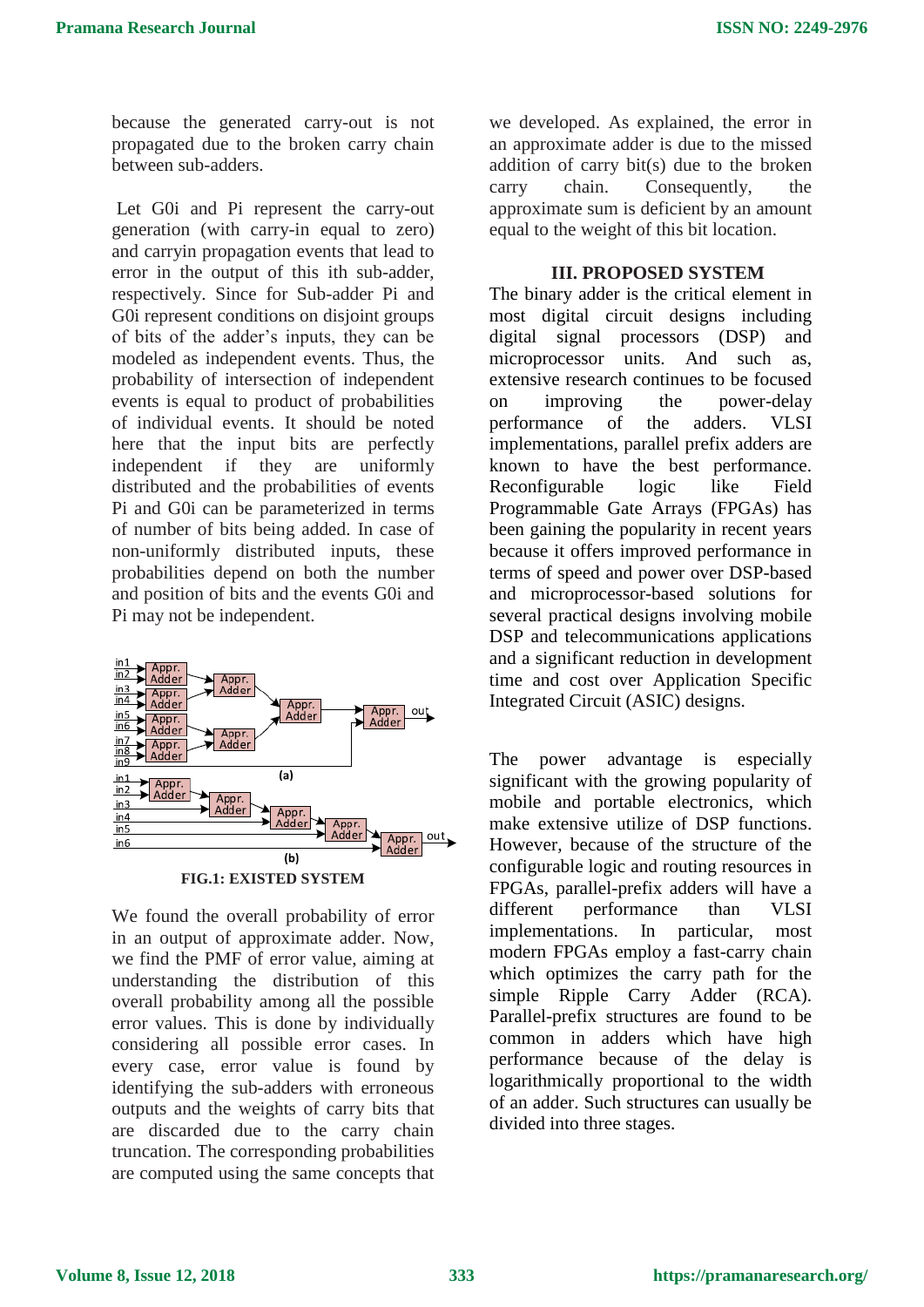- 1. Pre-processing stage
- 2. Carry generating network
- 3. Post Processing Stage



**FIG.2: PROPOSED SYSTEM**

Fig.2. shows the architecture of Parallel prefix adder. Kogge Stone Adder (KSA) is a parallel Prefix Adder. It is considered as fastest and is widely used in industry for high performance arithmetic circuits. KSA employs the 3-stage structure of the CLA adder. In KSA carries are computed fast by computing the carries in parallel. The carry computation method which is leads to speed up the overall operation significantly. This reduces the area and maximizing the speed. As shown in Fig. 2, the construction of KSA involves three processing stage.

## **A. Pre-processing stage:**

This step involves computation of generate and propagate signals which are corresponding to each pair of bits in A and B. These signals are given by the logic equations below:

$$
pi = Ai XOR Bi
$$
 (1)  

$$
gi = Ai AND Bi
$$
 (2)



### **FIG.3: CARRY GENERATION STAGE**

**B. Carry generating network:** Fig.3. Show the block differentiates KSA from other adders and is the main force behind its high performance. This step involves computation of carries which corresponding to each bit. It uses group propagate and generate as intermediate signals which are given by the logic equations below:

| $CP0 = Pi$ AND Pj       | (3) |
|-------------------------|-----|
| $CG0 = Gi OR Pi AND Gj$ | (4) |

**C. Post Processing Stage:** This step is final step and is common to all adders of this family. It involves computations of sum bits. Sum bits are computed by the logic given below:

 $Si = Pi XOR Ci-1$  (5)

**SPARSE KOGGE-STONE ADDER GENERATOR:** This generates Verilog code for adders with large numbers of bits. While a complete adder would produce the output of all bits, this just outputs a series of carry bits at fixed intervals. These can be utilized as the carry-in bits for a series of smaller adders. This is useful in particular for FPGAs, where small ripplecarry adders can be much faster than the general-purpose logic thanks to fast connections among neighboring slices. This allows a large adder to be composed of many smaller adders by generating the intermediate carries quickly.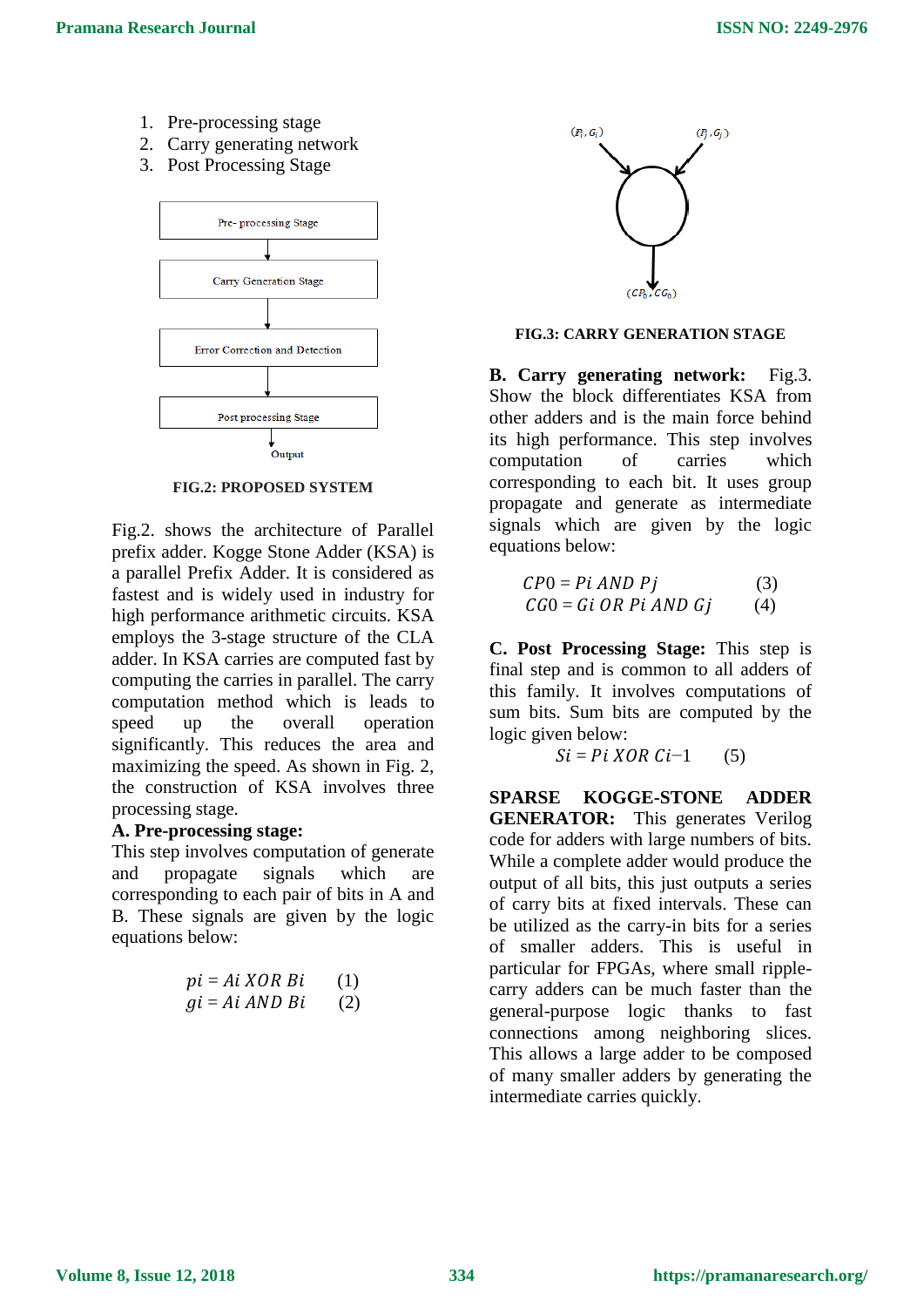

**FIG.4: SPARSE KOGGE STONE ADDER**

The Kogge-Stone adder (KSA) is classified as a parallel prefix adder since the generate and the propagate signals are pre computed. In a tree-based adder, carries are generated in tree and fast computation is obtained at the expense of mximized area and power. The main advantage of this design is that the carry tree reduces the logic depth of the adder by essentially generating the carries in parallel. The parallel prefix adder becomes more favorable in terms of speed due to the O(log2n) delay through the carry path compared to  $O(n)$  for the Ripple Carry Adder(RCA). The differences in terms of logic depth and number of logic blocks can be seen by comparing which illustrates a 8 bit Kogge-stone Adder, with which depicts a 8 bit RCA.



#### **FIG.5: RTL SCHEMATIC**



**FIG.6: TECHNOLOGY SCHEMATIC**



#### **FIG.8: REPORT**

#### **V. CONCLUSION**

The Parallel Prefix Adder is a type of process that increase the speed of arithmetic operations of the system. A Sparse Kogge-Stone adder which is fully fault tolerant in its lower half (i.e., in the ripple carry adders) was proposed. Simulation results demonstrate that this design is able to detect and correct error in its chains. The simulation and synthesis of the Sparse Kogge-Stone adder have been performed on ISim (VHDL/Verilog) simulator. So, the Modified Sparse Kogge-Stone adder can be utilized for various high speed applications. In future scope, the parallel prefix adders must be tested for other adders also to optimize the area and timing both.